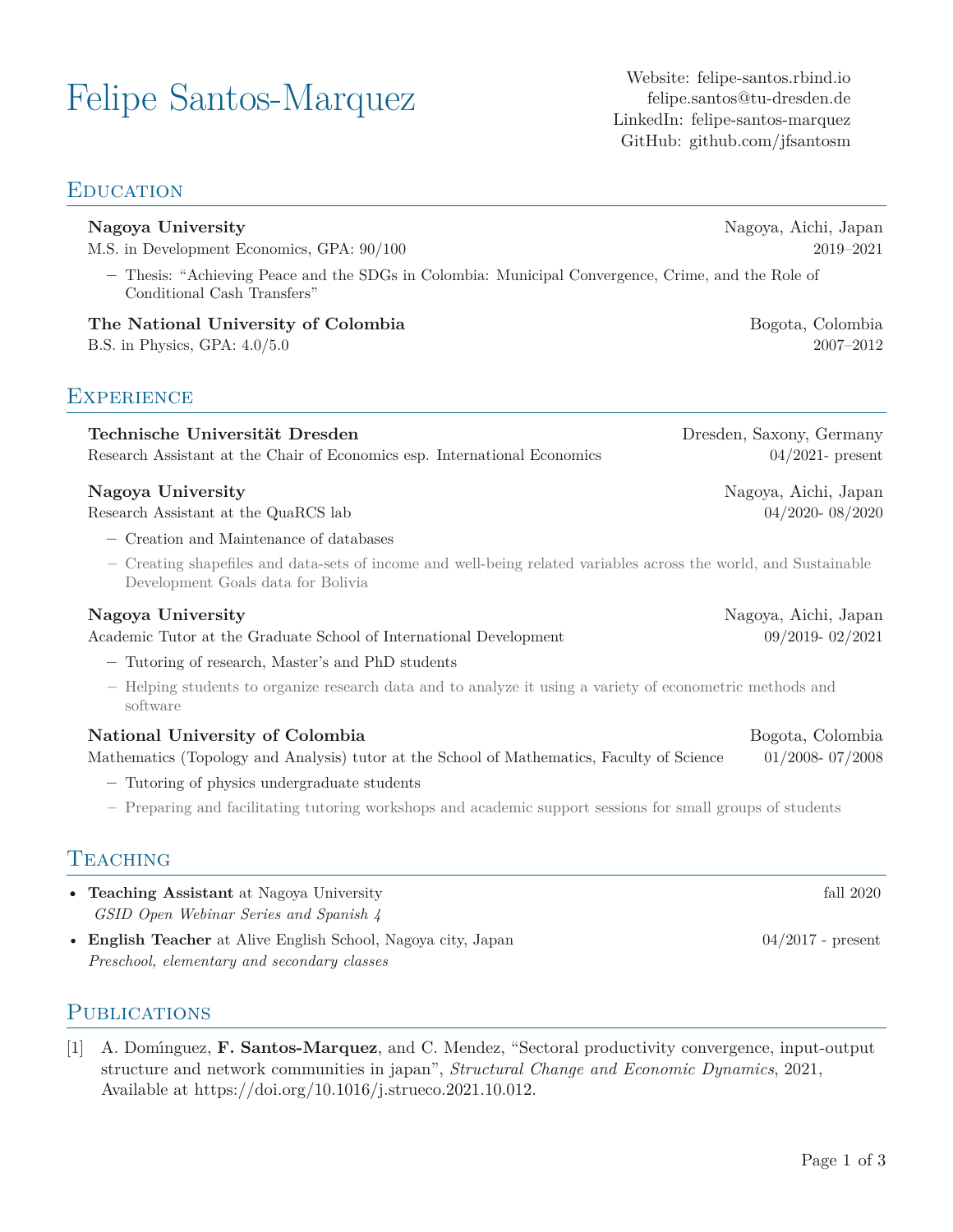- [2] **F. Santos-Marquez**, "Spatial beta-convergence forecasting models: Evidence from municipal homicide rates in colombia", *Journal of Forecasting*, 2021, Available at [https://doi.org/10.1002/for.2816.](https://doi.org/10.1002/for.2816)
- [3] **F. Santos-Marquez**, A. B. Gunawan, and C. Mendez, "Regional income disparities, distributional convergence, and spatial effects: Evidence from indonesian regions 2010–2017", *GeoJournal*, pp. 1–19, 2021, Available at [https://doi.org/10.1007/s10708-021-10377-7.](https://doi.org/10.1007/s10708-021-10377-7)
- [4] C. Mendez and **F. Santos-Marquez**, "Regional convergence and spatial dependence across subnational regions of asean: Evidence from satellite nighttime light data", *Regional Science Policy & Practice*, 2020, Available at [https://doi.org/10.1111/rsp3.12335.](https://doi.org/10.1111/rsp3.12335)
- [5] **F. Santos-Marquez** and C. Mendez, "Regional convergence, spatial scale, and spatial dependence: Evidence from homicides and personal injuries in colombia 2010-2018", *Regional Science Policy & Practice*, 2020, Available at <https://doi.org/10.1111/rsp3.12356>.

# CONFERENCE PRESENTATIONS

| • Applied Regional Science Conference<br>Saga University, Saga, Japan                                                                  | November-2019     |
|----------------------------------------------------------------------------------------------------------------------------------------|-------------------|
| • Bolivian Conference on Development Economics<br>La Paz, Bolivia (online conference)                                                  | August $-2020$    |
| • 57th Conference of the Japan Society of Social Science on Latin America<br>Japan (online conference)                                 | November $-2020$  |
| • XV World Conference of Spatial Econometrics Association<br>Tokyo (online conference)                                                 | $\text{Mav}-2021$ |
| • ERSA Summer School 2021 - Spatial Analysis of Regional Inequalities<br>Groningen, Netherlands (online conference)                    | June-July- $2021$ |
| • 60th Annual ERSA Congress "Territorial Futures – Visions and Scenarios for a resilient Europe"<br>Bolzano, Italy (online conference) | August $-2021$    |

# Extracurricular and Academic Activities

| • Data@ANZ ANZ virtual experience Program<br>Completed two practical task modules in<br>Exploratory Data Analysis<br>Predictive Analytics.                                                                                                                                                                                    | August $-2020$ |
|-------------------------------------------------------------------------------------------------------------------------------------------------------------------------------------------------------------------------------------------------------------------------------------------------------------------------------|----------------|
| • DataCamp courses completed several online courses in:<br>Multiple and Logistic Regressions in R<br>Cluster Analysis in R<br>Supervised Learning in R: Regression<br>Supervised Learning in R: Classification<br>Unsupervised Learning in R<br>Spatial Analysis with sf and raster in R.<br>Visualizing Geospatial Data in R | $2019 - 2021$  |

#### **SKILLS**

- **Software & code:** GitHub, Geoda, Matlab and C++
- **Statistical software:** R, Python and Stata